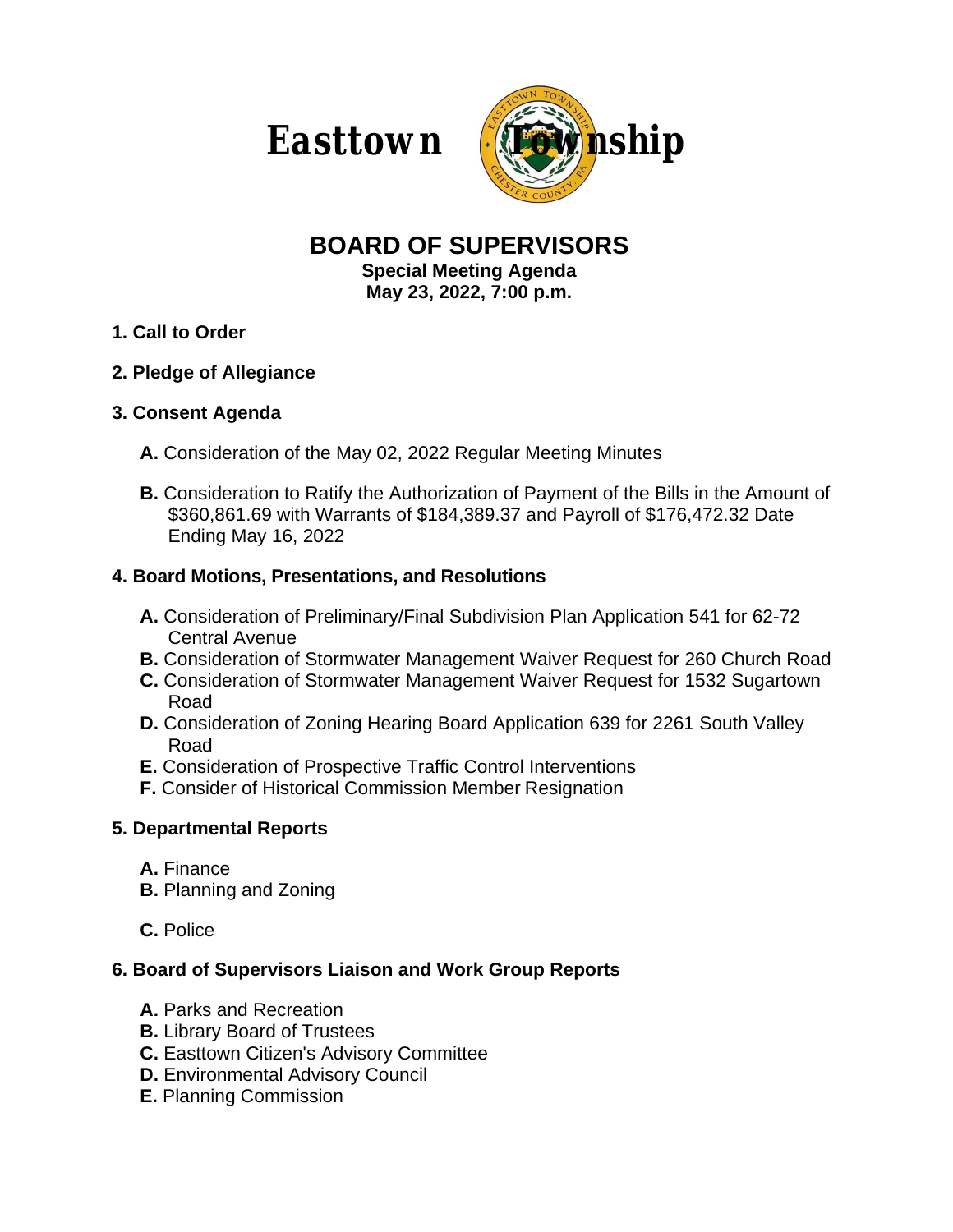**F.** Easttown Municipal Authority